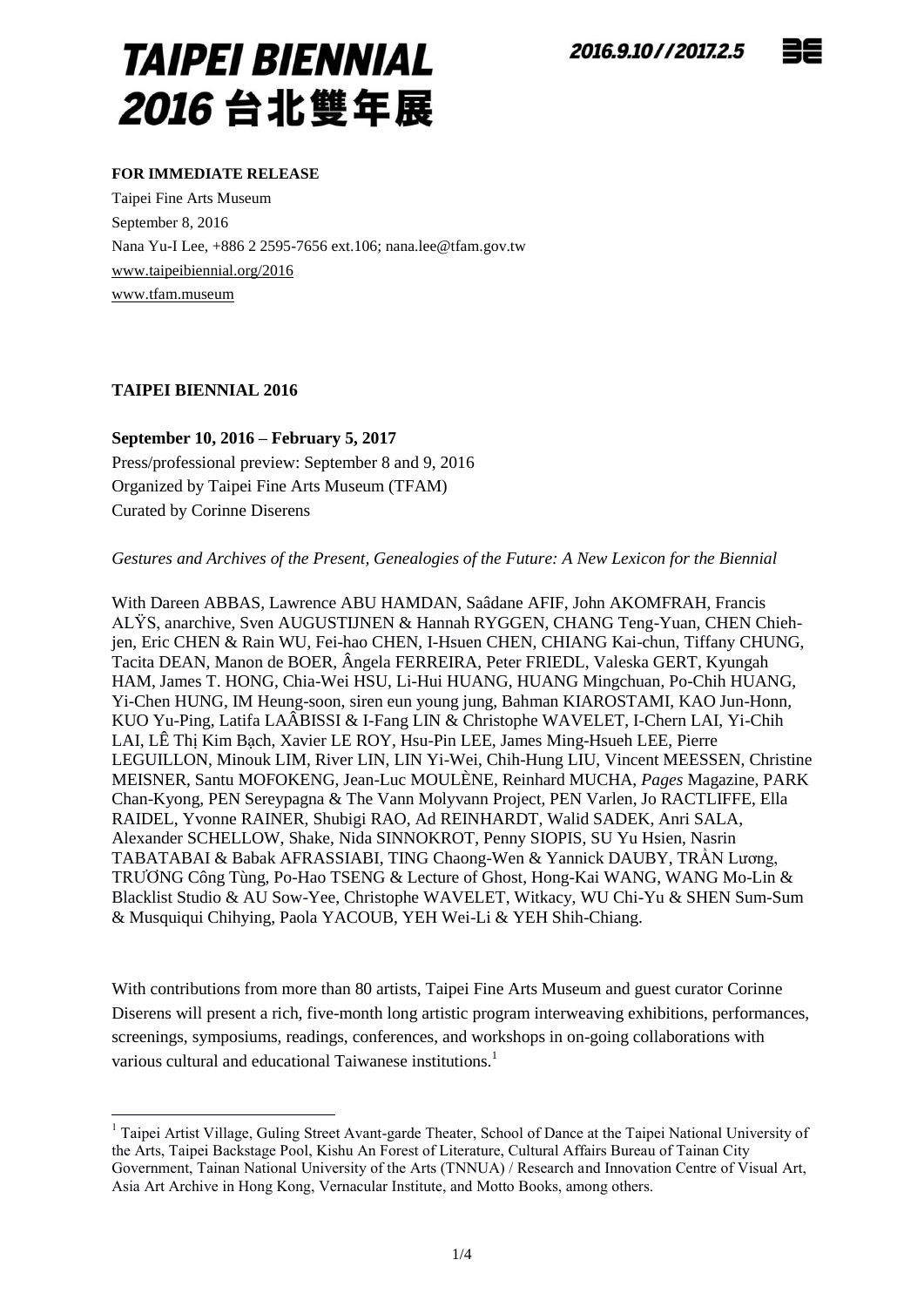## 2016.9.10//2017.2.5

# **TAIPEI BIENNIAL** 2016 台北雙年展

*Gestures and Archives of the Present, Genealogies of the Future* aims to explore the museum's catalytic role in navigating between knowledge systems and in the experience of trans-artistic practices and research in societal configurations that take into consideration cultural paradigm shifts. Treating the biennial as a matrix, an organic whole with its various forms, intensities, rhythms, and traces, it engages "performing the archives, performing the architecture, performing the retrospective" and the invention of narrative apparatuses and reflexive images in relation to artistic productions and practices of thought with a firm grip on historical conditions and realities, which play along with or resist realities to come, or whose advent is impossible.

With works that aim to keep alive the collective, imaginary memory of potentially yet to be revealed images, the biennial proposes to unravel relations to archiving or anti-archival gestures and modes of memorization in an effort to shed light on their readings/usage and potential appropriations, considering that their geneses are closely bound to a "critical intimacy" between the artwork and the spectator/visitor. Doing so, it aims to contribute to a coherent critique of institutional bureaucracy so that radical thought does not lose its vital center and ability to disarm configurations of power, thereby unlocking human imagination out of dead zones to explore heterogeneous narratives and allow common memory to disseminate and settle.

The biennial's program offers a space embracing artistic experimentations and debates with various publics, reconfiguring the logic of what is shared, a site for public staging in relation to an idea of art as well as to evolving acts and forms seeking emancipation from the dominant narratives that rule social life.

With the production, co-production, and presentation of a large number of new artworks, films and performances from Taiwanese, Southeast/East Asian, and international artists, the biennial has become a major actor in supporting contemporary art in Taiwan. Exploring historical coincidences and resonances, some invited artists are also proposing evocations and presentations, with visual, performative, or discursive configurations, that engage with seminal artistic gestures and the corpuses of major artists of the last century that have nourished their own practices, including John Cage, Lygia Clark, Marcel Duchamp, Valeska Gert, Le Corbusier, Hannah Ryggen, Yvonne Rainer, Ad Reinhardt, Witkacy, and Yeh Shih-Chiang, among others.

The exhibition *Gestures and Archives of the Present, Genealogies of the Future* at Taipei Fine Arts Museum accompanied by a program of film screenings in the biennial's "little cinema," and the artistin-residence project at Taipei Artist Village will open to the public on September 10, 2016. A number of other installations, by artists such as Nida Sinnokrot, Tiffany Chung, and Christine Meisner, will be deployed in November, December, and January.

Starting on December 9, for a period of four weeks, the museum will host "Retrospective," an exhibition within the biennial's exhibition conceived by Xavier Le Roy as a choreography of actions by 15 Taiwanese performers in situations that investigate various experiences of the present as a composition of several times coexisting in the same time and space. "Retrospective" engages with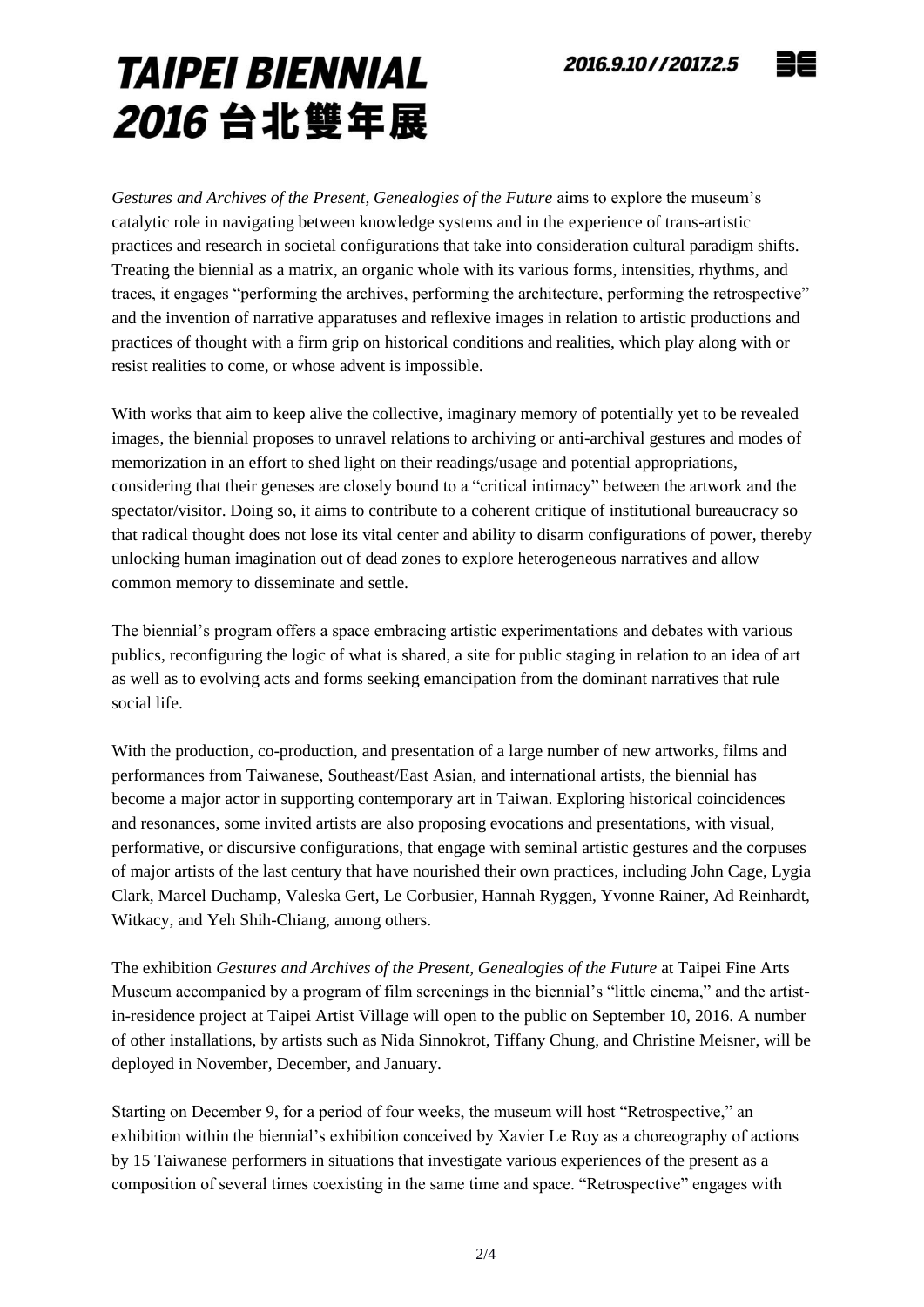# 2016.9.10//2017.2.5



# **TAIPEI BIENNIAL** 2016 台北雙年展

excerpts from Le Roy's solo works and biographical elements from each performer as well as the intersecting apparatuses of the theater and the museum.

Throughout the Taipei Biennial, workshops are being organized with cultural and educational partners, and a rich **program of performances** will take place at the Taipei Fine Arts Museum and other venues, including specially commissioned pieces for the biennial, demonstrating the collective capacity of artists to invent paths allowing trans-disciplinary experimentation.

**The Taipei Biennial Symposium,** divided into three parts, will be held **September 10 – 11, November 26 – 27, 2016, and January 13 – 15**, **2017.** It aims to bring together a large public with artists, theorists, and researchers around lectures, presentations, discussions, screenings, musical events, and performances. Philosophers, historians, anthropologists, artists, writers, choreographers, filmmakers, and musicians will present their works, and share their research and ongoing projects. History and theory will not be regarded as entities separate from art practices but, on the contrary, as necessary and inherent to any relevant project in today's artistic context. The symposium will draw from heterogeneous resources, exploring pedagogical prototypes, models, and formats.

The series of monthly conferences *Kau-Puê × Photography Forum: Taipei Biennial 2016 Project* (**September 17, October 22, November 19, December 17, 2016**, 2 – 5 pm), organized with art historian Jow-Jiun Gong, focuses, as part of an ongoing research project, on exploring images of religious folk festivals in the history of Taiwanese photography. Photographers, researchers, critics, and editors will be invited to reflect in a series of talks on Taoist-Buddhist religious folk images archiving performances and to examine them from alternative perspectives at variance with the stereotypical emphasis on individual photographers or the paradigm of modern western photography. With presentations by photographers Chang Chao-Tang, Albert Huang, Po-I Chen, Chao-Liang Shen, Bo-Liang Lin, Yun-Ping Chien, in conversation with Jow-Jiun Gong, Jui-Chung Yao, Chia-Chi Chen, Li-Hsin Kuo, Shih-Lun Chang, and Huang Yongsong.

**The Editorial** is a critical editorial platform organized in collaboration with Asia Art Archive in Hong Kong and Vernacular Institute. It will take place at the museum **December 10 – 11, 2016.** With a rich program of talks, readings, discussions, workshops, book launches, and publishing material, it considers the role and expanding network of independent art publishers in Asia, their local and international impact, and how hybrid publishing practices and ways of articulating and diffusing content, from artist books to the shifting roles of art libraries and their related archives, have been reshaped as sites of production, exhibition, reception, and transmission.